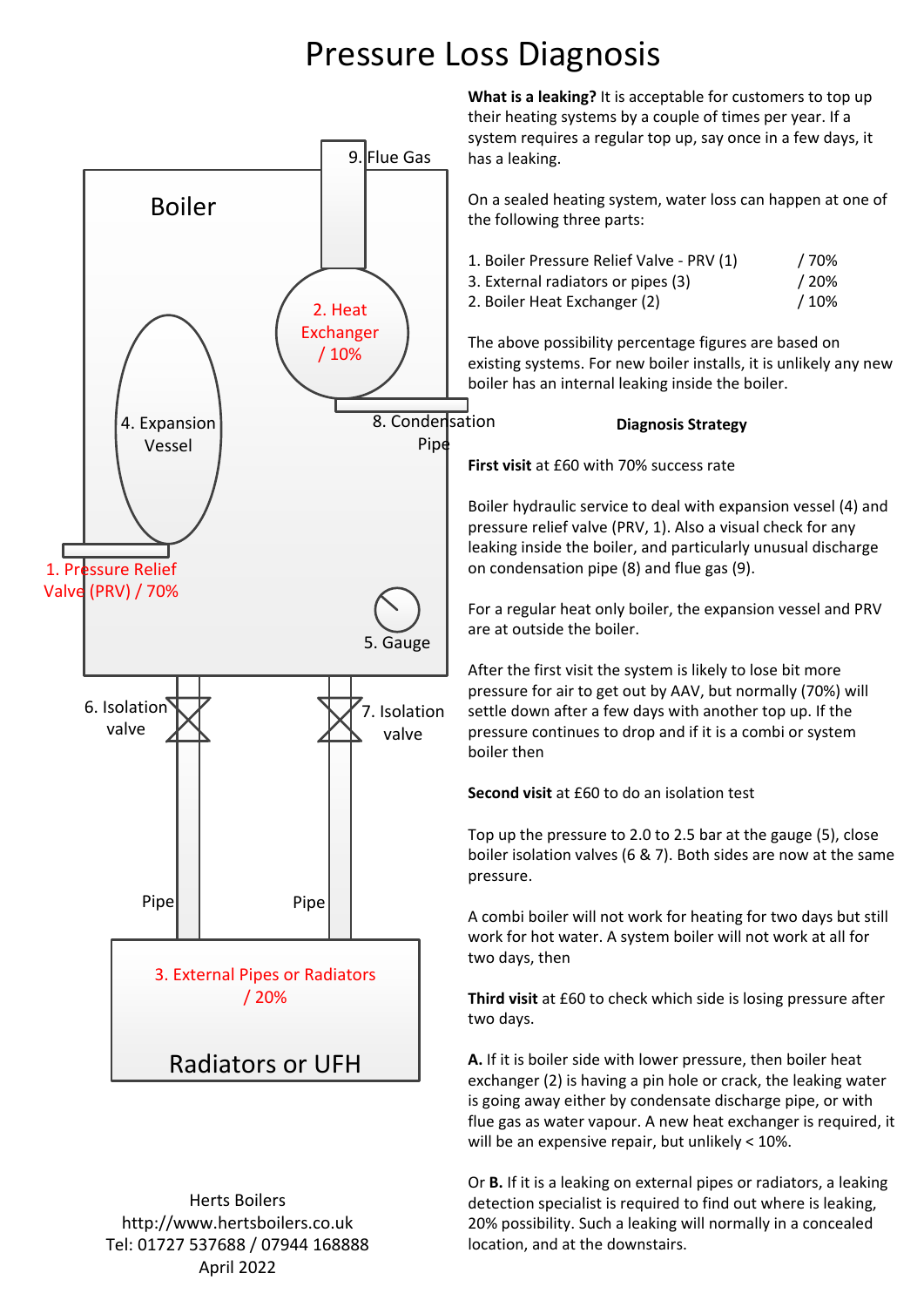# Frequently Asked Questions on Boiler / System Pressure Loss

#### **Q1. What is the recommended boiler system pressure?**

A1. It should be between 1.0 to 1.5 bar when system is cold, ie, the heating hasn't been on for a while. Once heating is on, the pressure will increase bit more to 2.0 or even 2.5 bar, but it shouldn't be to near 3.0 bar.

#### **Q2. How often should I top up my boiler or system pressure?**

A2. If it is a couple of times per year, the frequency is acceptable. There isn't 100% no leaking system, more or less the system pressure will lose.

#### **Q3. Who has the responsibility to top up the system pressure, by a plumber, or a landlord, or tenants?**

A3. It is the responsibility of the occupants, so it should be done by tenants if it is a rented property.

#### **Q4. What is the most cause on system pressure loss?**

A4. It is a PRV (pressure relief valve) let by or blowing off, caused by a flat expansion vessel. An expansion vessel is needed to be checked with pressure reading and need to top up every two or three years. Unfortunately in this country, more than 80% existing expansion vessels are more or less depleted.

#### **Q5. Is there any danger if a system is losing pressure on a regular basis?**

A5. No. All boilers should shut off if there isn't enough water in the system.

#### **Q6. Is there any harm to a boiler if a system is losing pressure on a regular basis?**

A6. Unlikely. As a frequent adding to the system water, only inhibitor chemical will be diluted.

#### **Q7. Do you have a 100% success rate on isolation tests?**

A7. Not 100% success rate. Occasionally a leak is only occurring when water temperature is hot. By doing an isolation test, a combi boiler can still run on hot water mode (being hot), but for system boilers, they are all off during the test period.

#### **Q8. I can't see any leaking or dump sign in my house, is it still possible to have a pipe leaking?**

A8. Should you have a leaking at an exposed location, you would have found it out already. If a leaking is happening in a hidden place, eg, under floor boards or behind a wall, it will take time to show any dump sign to the floor at above or to a nearby wall.

Yes, if there is no leaking at the boiler, then the only possible leaking will be at an external pipe for sure.

Again this also needs an isolation test to confirm.

#### **Q9. Who do you recommend to do an external pipe leak detection?**

A8. IGM (Ian Minall) in Harpenden 01582 831120 / 07749 202609, is a leaking detection specialist on external pipes. They are expensive and charged by hours and method not by outcomes.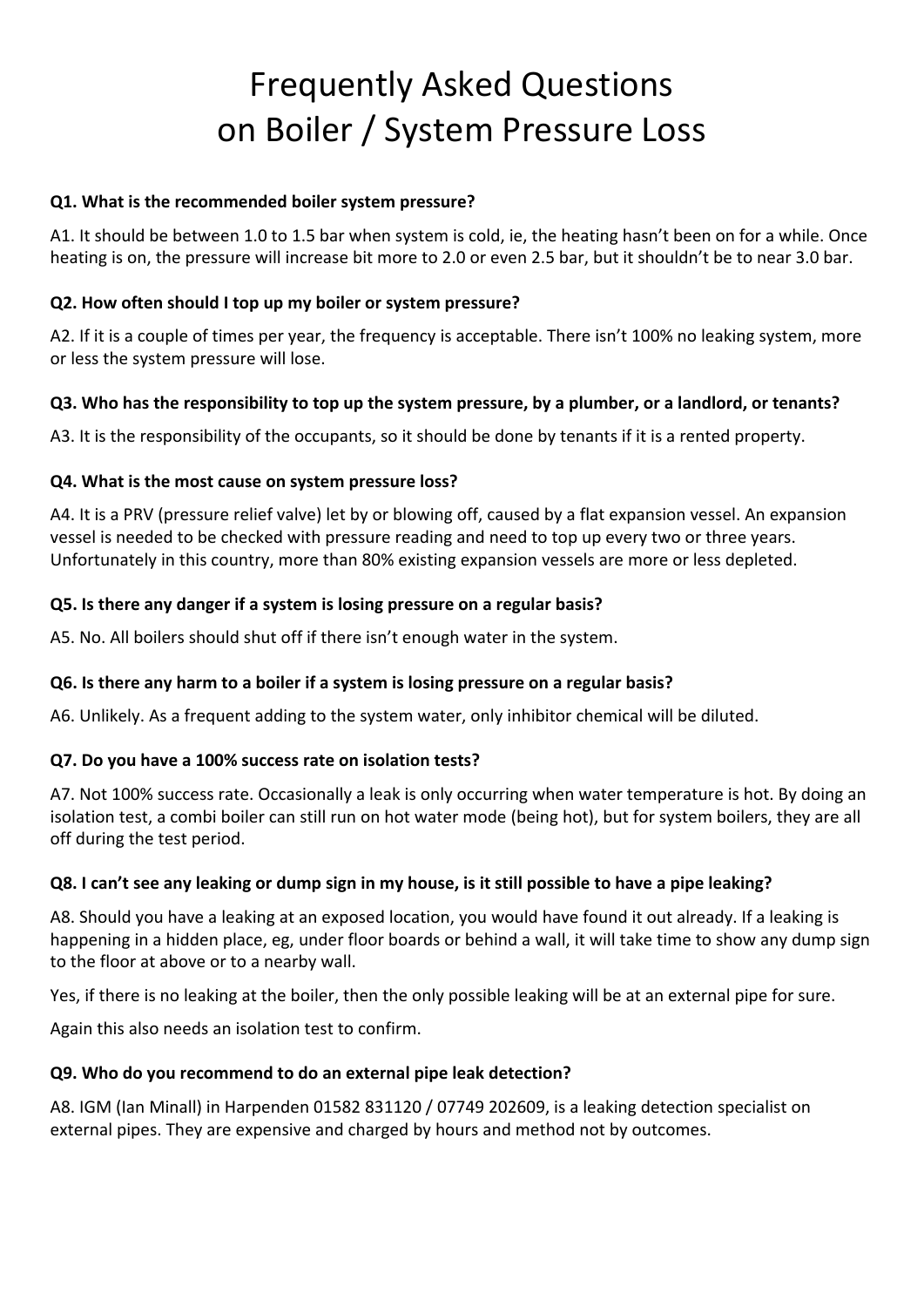## Leaking Cases





Nail punctured leaking





Corroded leaking 1





Corroded leaking 2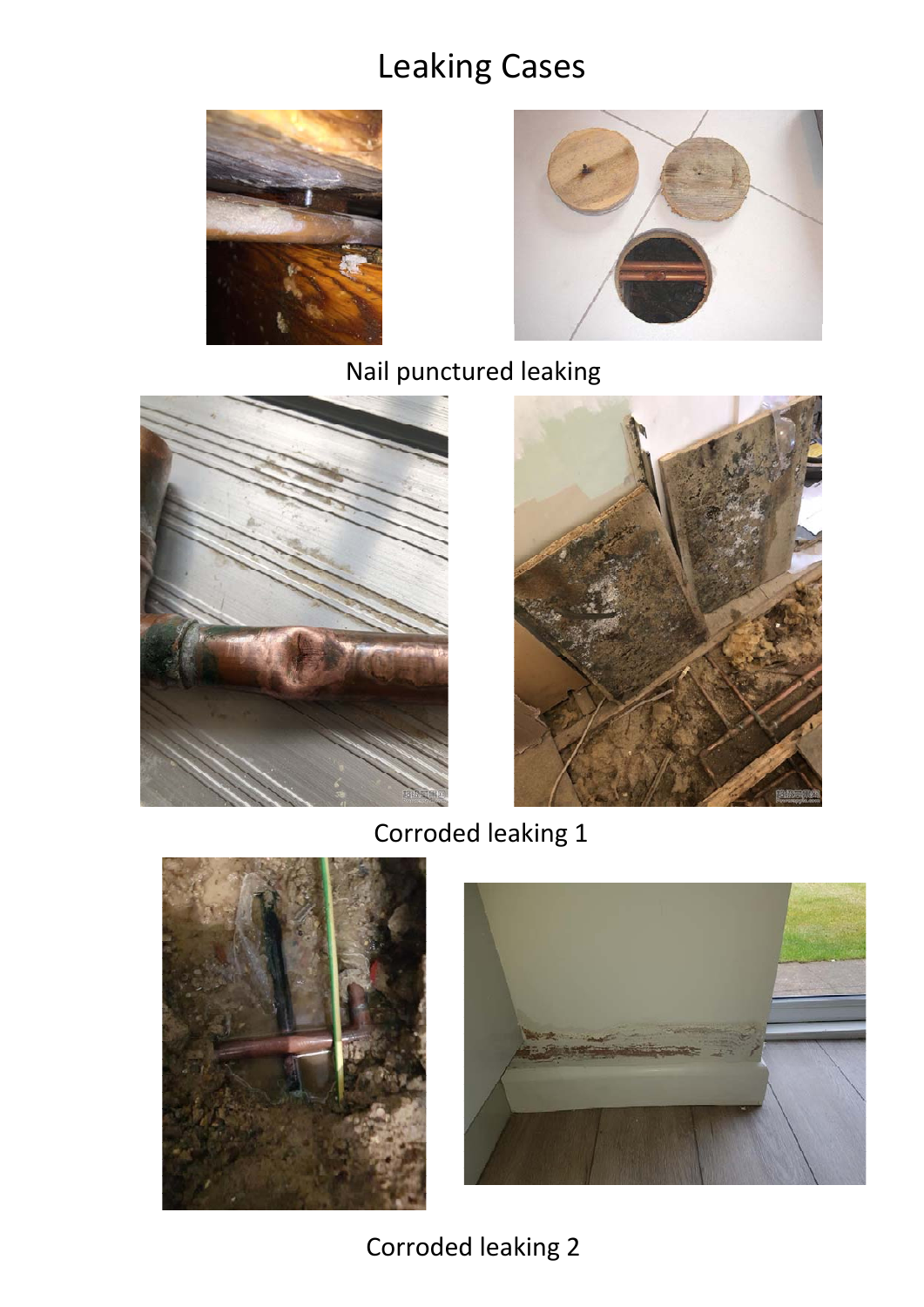# Boiler Heat Exchangers





Aluminium – used by Worcester and Ideal







Stainless steel (Giannoni) – used by Vaillant and Baxi